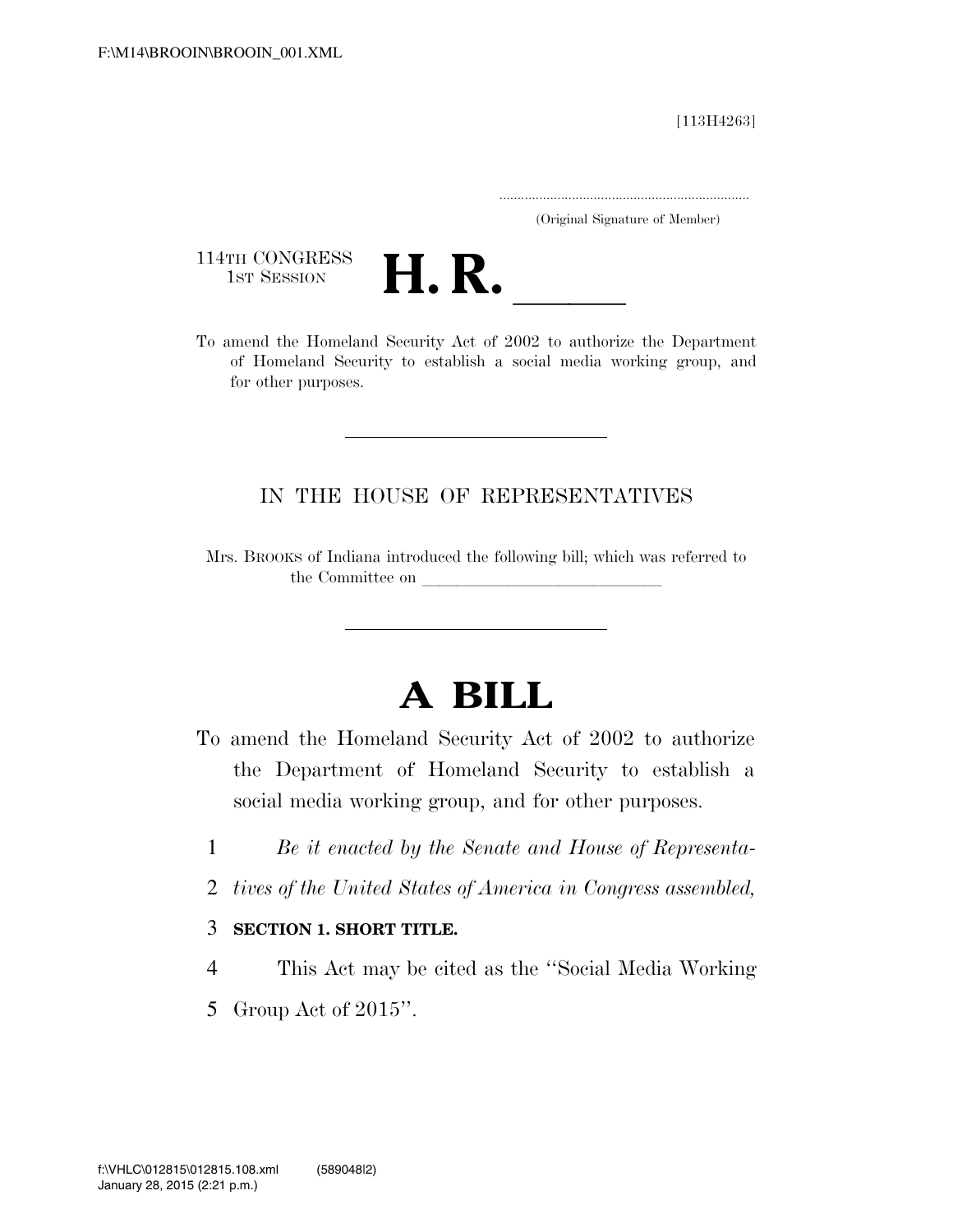## **SEC. 2. SOCIAL MEDIA WORKING GROUP.**

 (a) IN GENERAL.—Title III of the Homeland Secu- rity Act of 2002 (6 U.S.C. 181 et seq.) is amended by adding at the end the following new section:

## **''SEC. 318. SOCIAL MEDIA WORKING GROUP.**

 ''(a) ESTABLISHMENT.—The Secretary shall estab- lish within the Department a social media working group (in this section referred to as the 'Group').

 ''(b) PURPOSE.—In order to enhance information sharing between the Department and appropriate stake- holders, the Group shall provide guidance and best prac- tices to the emergency preparedness and response commu- nity on the use of social media technologies before, during, and after a terrorist attack or other emergency.

- ''(c) MEMBERSHIP.—
- 

16 "(1) In GENERAL.—The Under Secretary for Science and Technology shall serve as the permanent chairperson of the Group, and shall designate, on a rotating basis, a representative from a State or local government who is a member of the Group to serve as co-chairperson. The Under Secretary shall estab- lish term limits for individuals appointed to the Group pursuant to paragraph (2). Membership of the Group shall be composed of a cross section of subject matter experts from Federal, State, local, tribal, and nongovernmental organization practi-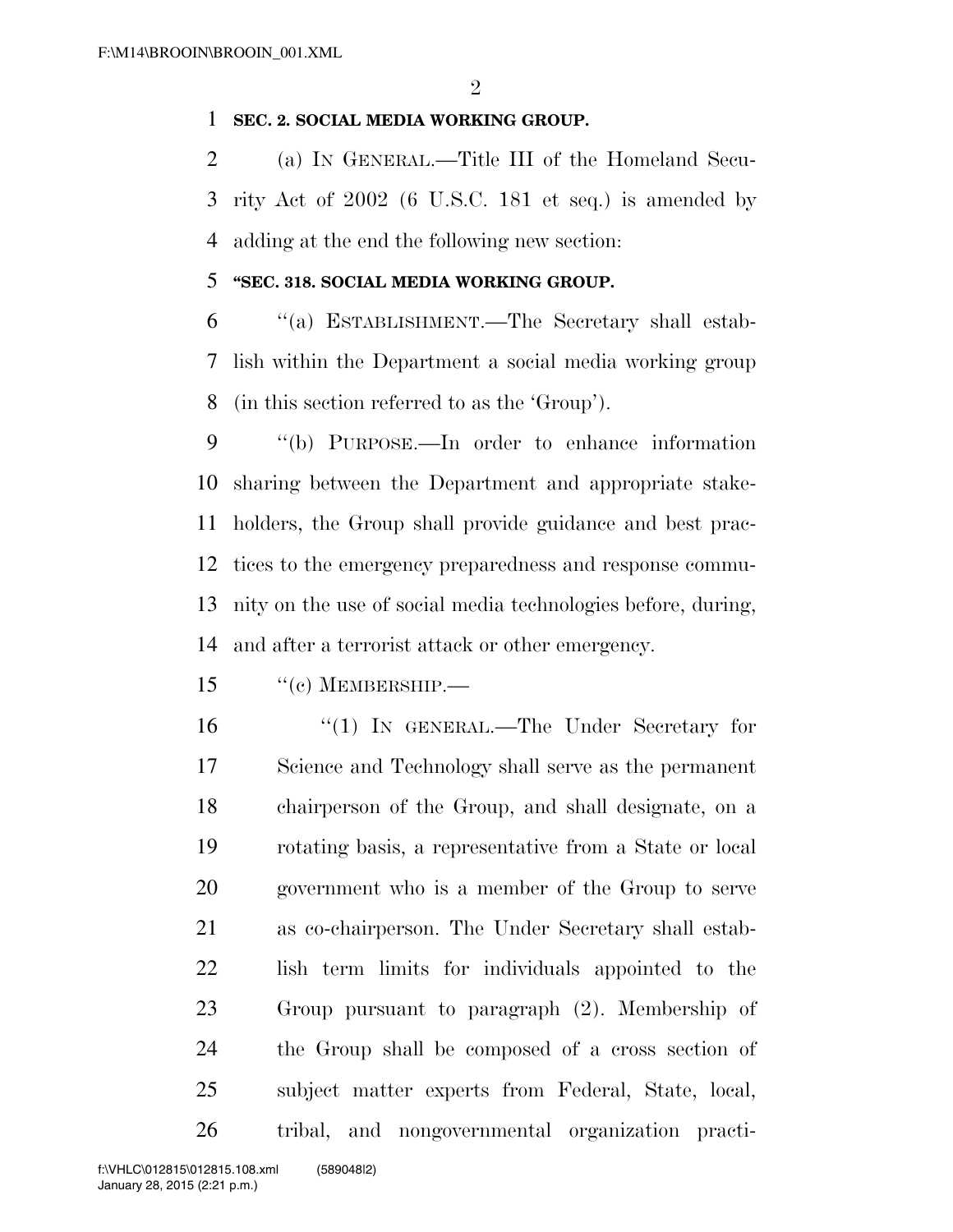| $\mathbf{1}$   | tioners, including representatives from the following |
|----------------|-------------------------------------------------------|
| $\overline{2}$ | entities:                                             |
| 3              | "(A) The Office of Public Affairs of the              |
| $\overline{4}$ | Department.                                           |
| 5              | $\lq\lq$ (B) The Office of the Chief Information      |
| 6              | Officer of the Department.                            |
| 7              | "(C) The Privacy Office of the Depart-                |
| 8              | ment.                                                 |
| 9              | "(D) The Federal Emergency Management                 |
| 10             | Agency.                                               |
| 11             | "(E) The Office of Disability Integration             |
| 12             | and Coordination of the Federal Emergency             |
| 13             | Management Agency.                                    |
| 14             | $\lq\lq(F)$ The American Red Cross.                   |
| 15             | "(G) The Forest Service.                              |
| 16             | "(H) The Centers for Disease Control and              |
| 17             | Prevention.                                           |
| 18             | "(I) The United States Geological Survey.             |
| 19             | "(J) The National Oceanic and Atmos-                  |
| 20             | pheric Administration.                                |
| 21             | "(2) ADDITIONAL MEMBERS.—The Under Sec-               |
| 22             | retary for Science and Technology shall appoint, on   |
| 23             | a rotating basis, qualified individuals to the Group. |
| 24             | total number of such additional members<br>The        |
| 25             | shall—                                                |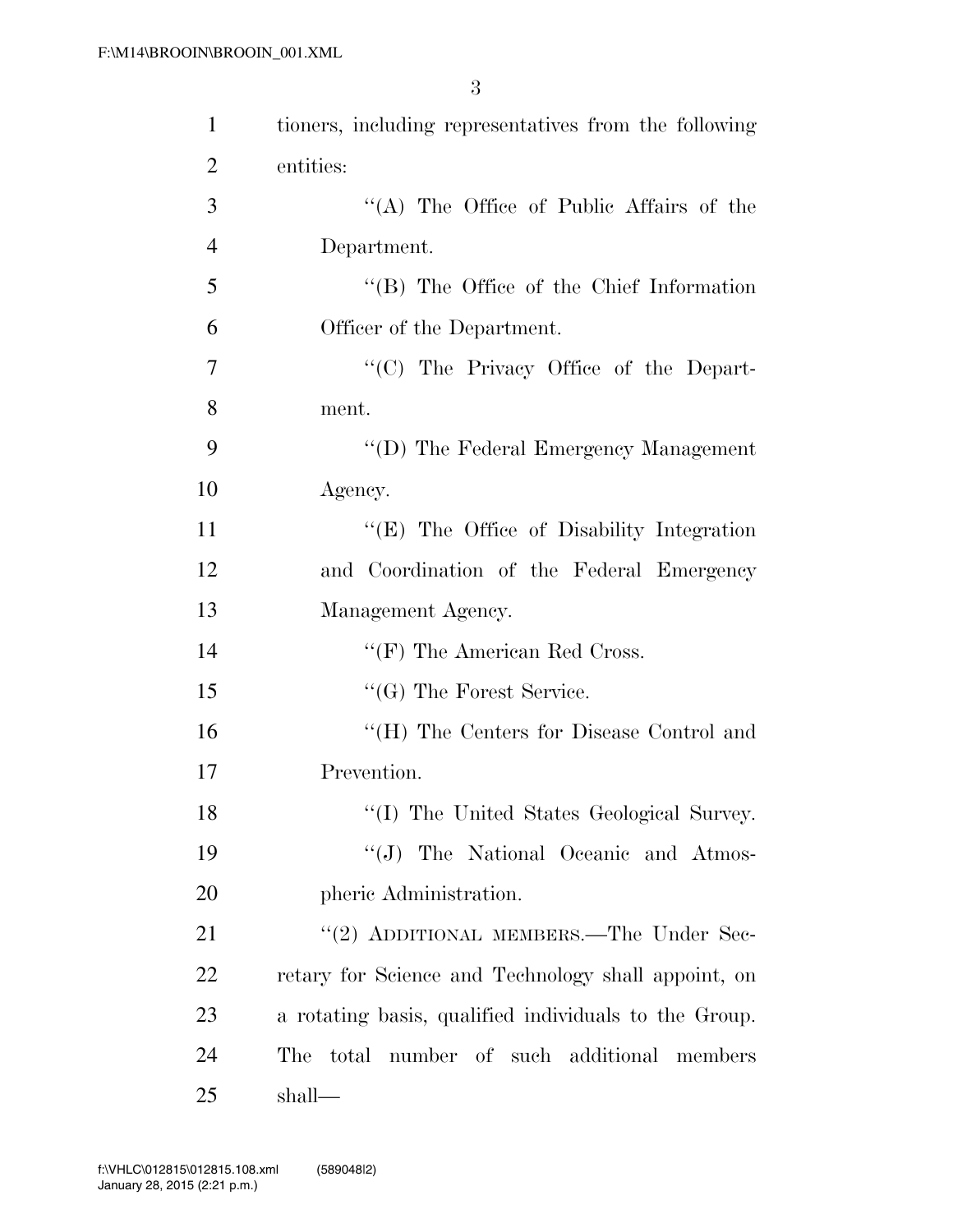| $\mathbf{1}$   | "(A) be equal to or greater than the total                    |
|----------------|---------------------------------------------------------------|
| $\overline{2}$ | number of regular members under paragraph                     |
| 3              | $(1)$ ; and                                                   |
| $\overline{4}$ | $\lq\lq (B)$ include—                                         |
| 5              | "(i) not fewer than three representa-                         |
| 6              | tives from the private sector; and                            |
| $\tau$         | "(ii) representatives from—                                   |
| 8              | "(I) State, local, and tribal enti-                           |
| 9              | ties, including from—                                         |
| 10             | $\cdot$ (aa) law enforcement;                                 |
| 11             | "(bb) fire services;                                          |
| 12             | "(cc) emergency manage-                                       |
| 13             | ment; and                                                     |
| 14             | "(dd) public health entities;                                 |
| 15             | "(II) universities and academia;                              |
| 16             | and                                                           |
| 17             | "(III) non-profit disaster relief                             |
| 18             | organizations.                                                |
| 19             | "(d) CONSULTATION WITH NON-MEMBERS.—To the                    |
| 20             | extent practicable, the Group shall work with existing bod-   |
| 21             | ies in the public and private sectors to carry out subsection |
| 22             | (b).                                                          |
| 23             | $``$ (e) MEETINGS.—                                           |
| 24             | INITIAL MEETING.—Not later than<br>``(1)<br>90                |
| 25             | days after the date of the enactment of this section,         |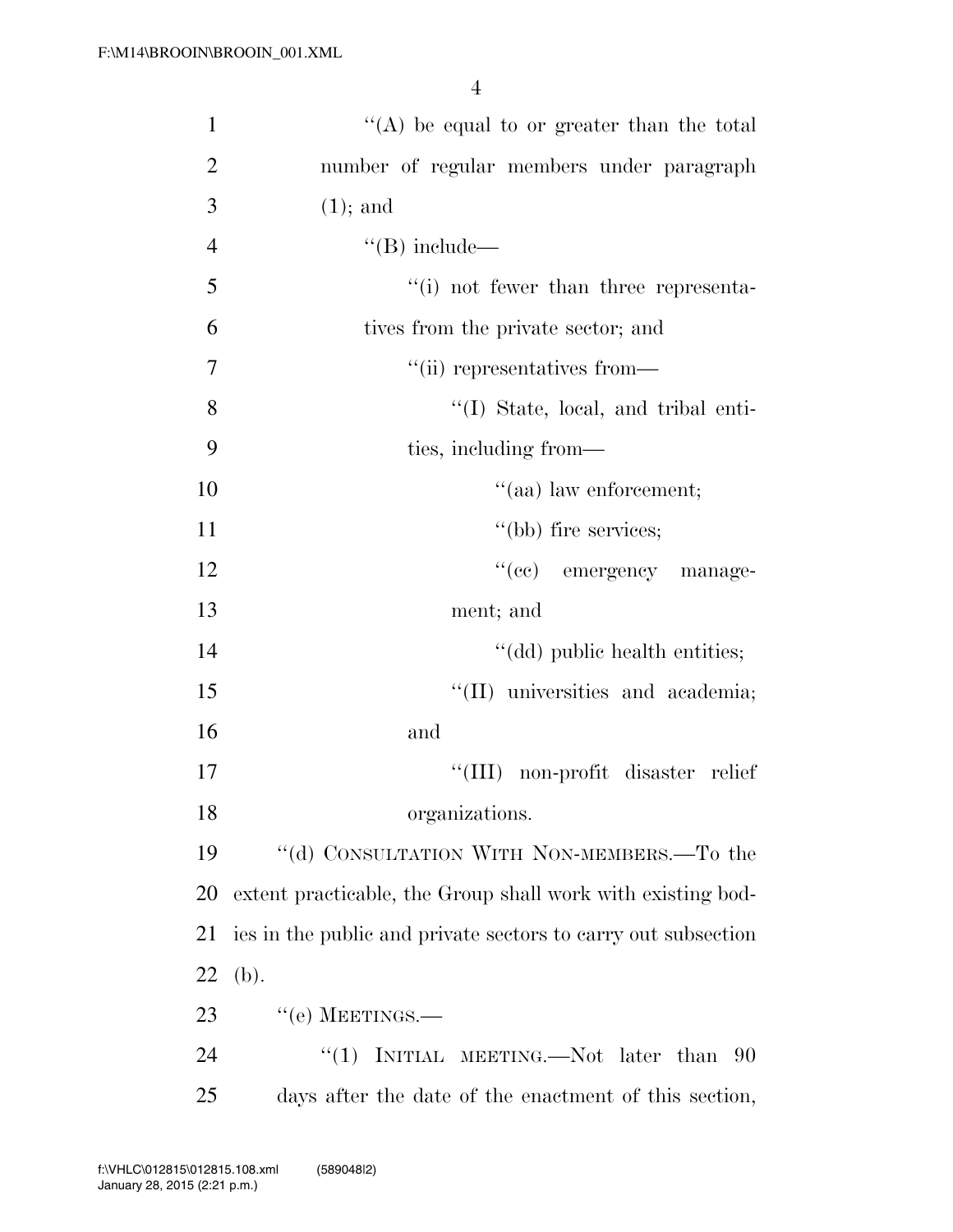the Group shall hold its initial meeting. Such initial meeting may be held virtually.

3 "(2) SUBSEQUENT MEETINGS.—After the initial meeting under paragraph (1), the Group shall meet at least twice each year, or at the call of the Chair- person. Such subsequent meetings may be held vir-tually.

8 "(f) NONAPPLICABILITY OF FACA.—The Federal Advisory Committee Act (5 U.S.C. App.) shall not apply to the Group.

 ''(g) REPORTS.—Not later than March 30 of each year, the Group shall submit to the appropriate congres-sional committees a report that includes the following:

 $(1)$  A review of current and emerging social media technologies being used to support prepared- ness and response activities related to terrorist at-tacks and other emergencies.

 $\langle \cdot (2) \rangle$  A review of best practices and lessons learned on the use of social media during the re- sponse to terrorist attacks and other emergencies that occurred during the period covered by the re-port at issue.

23 "(3) Recommendations to improve the Depart- ment's use of social media for emergency manage-ment purposes.